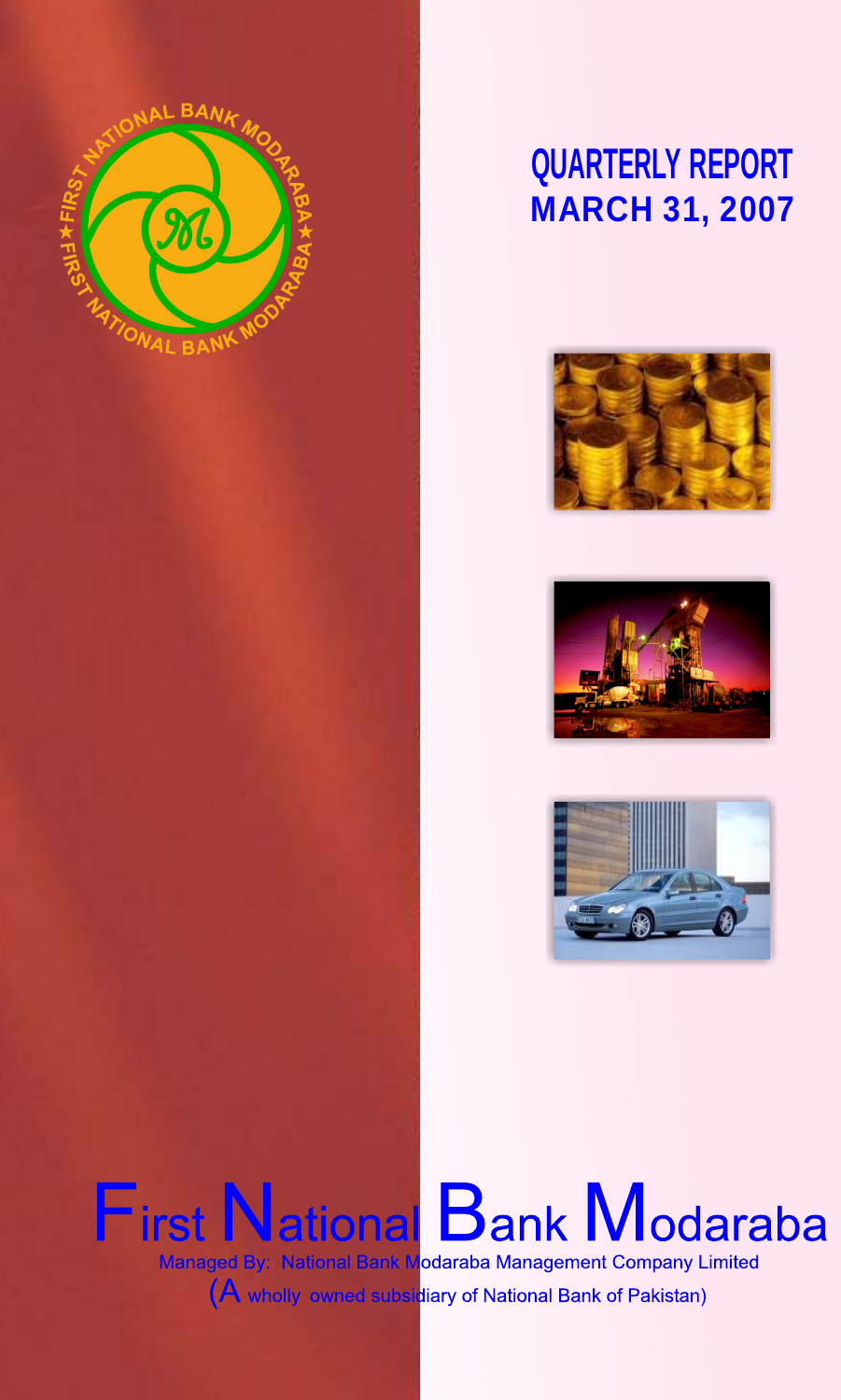# First National Bank Modaraba *Quarterly Report March 31, 2007*

# **CONTENTS**

| Corporate Information          | 2 |
|--------------------------------|---|
| Directors' Report              | 3 |
| Balance Sheet                  | 4 |
| Profit and Loss Account        | 5 |
| Cash Flow Statement            | 6 |
| Statement of Changes in Equity | 7 |
| Notes to the Accounts          | 8 |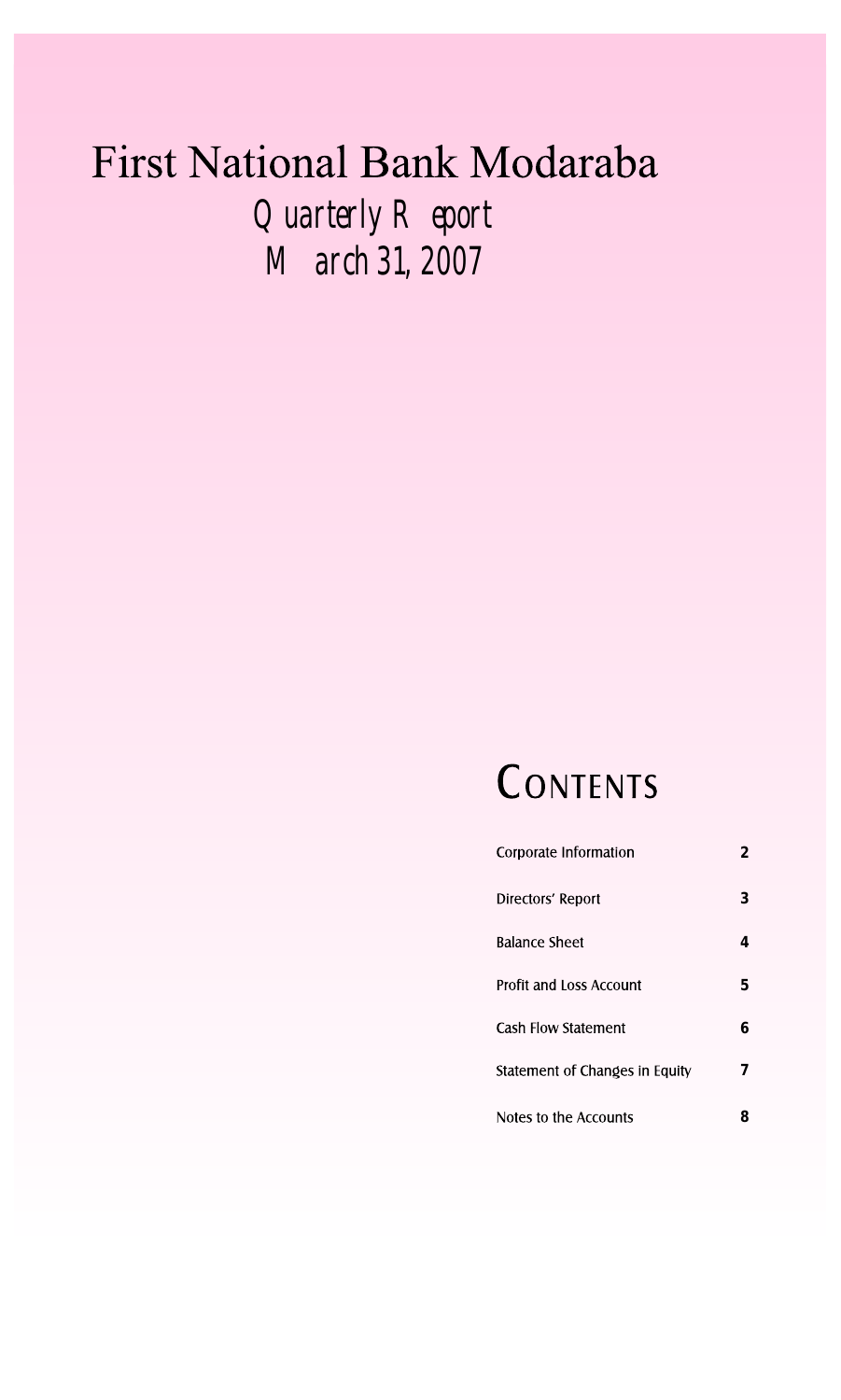# **CORPORATE INFORMATION**

| <b>Board of Directors</b>      | Mr. S. Ali Raza<br>Mr. Shahid Anwar Khan<br>Dr. Asif A. Brohi<br>Mr. Tajammal H. Bokharee<br>Mr. Muhammad Nusrat Vohra<br>Mr. Wajahat Baqai<br>Mr. Qamar Hussain<br>Mr. Shafiq Khan                                                                                                                           | Chairman<br><b>Director</b><br><b>Director</b><br><b>Director</b><br><b>Director</b><br>Director<br><b>Director</b><br><b>Chief Executive</b> |
|--------------------------------|---------------------------------------------------------------------------------------------------------------------------------------------------------------------------------------------------------------------------------------------------------------------------------------------------------------|-----------------------------------------------------------------------------------------------------------------------------------------------|
| <b>Chief Financial Officer</b> | Mr. Adeel S. Ali                                                                                                                                                                                                                                                                                              |                                                                                                                                               |
| <b>Company Secretary</b>       | Mr. Adeel S. Ali                                                                                                                                                                                                                                                                                              |                                                                                                                                               |
| <b>Audit Committee</b>         | Mr. Shahid Anwar Khan<br>Dr. Asif A. Brohi<br>Mr. Tajammal H. Bokharee                                                                                                                                                                                                                                        | Chairman<br>Member<br>Member                                                                                                                  |
| <b>Auditors</b>                | M. Yousuf Adil Saleem & Co.<br>(An independent firm associated with Deloitte Touche Tohmatsu)                                                                                                                                                                                                                 |                                                                                                                                               |
| <b>Bankers</b>                 | National Bank of Pakistan<br>Al Baraka Islamic Bank<br>Standard Chartered Bank<br><b>Bank Alfalah Limited</b><br><b>Habib Bank Limited</b><br><b>Allied Bank Limited</b><br><b>MCB Bank Limited</b><br><b>First Women Bank Limited</b><br>The Bank of Punjab<br>The Hongkong & Shanghai Banking Corp. Limited |                                                                                                                                               |
| <b>Legal Advisor</b>           | Cornelius Lane & Mufti<br><b>Advocates and Solicitors</b><br>Nawa-i-Waqt House<br>4-Shahrah-e-Fatima Jinnah, Lahore<br>Tel: 6360824 Fax: 7358817                                                                                                                                                              |                                                                                                                                               |
| <b>Shares Registrar</b>        | Hameed Majeed Associates (Pvt.) Limited<br>H. M. House, 7-Bank Square, Lahore<br>Tel: 7235081-2, Fax: 7358817                                                                                                                                                                                                 |                                                                                                                                               |
| <b>Registered Office</b>       | 5 <sup>th</sup> Floor, NBP RHQs Building,<br>Mc Lagon Road, Lahore<br>26<br>Tel: 042-9211200, Fax: 042-9213247<br>URL: http:www.nbmodaraba.com<br>E-mail: info@nbmodaraba.comTel:                                                                                                                             |                                                                                                                                               |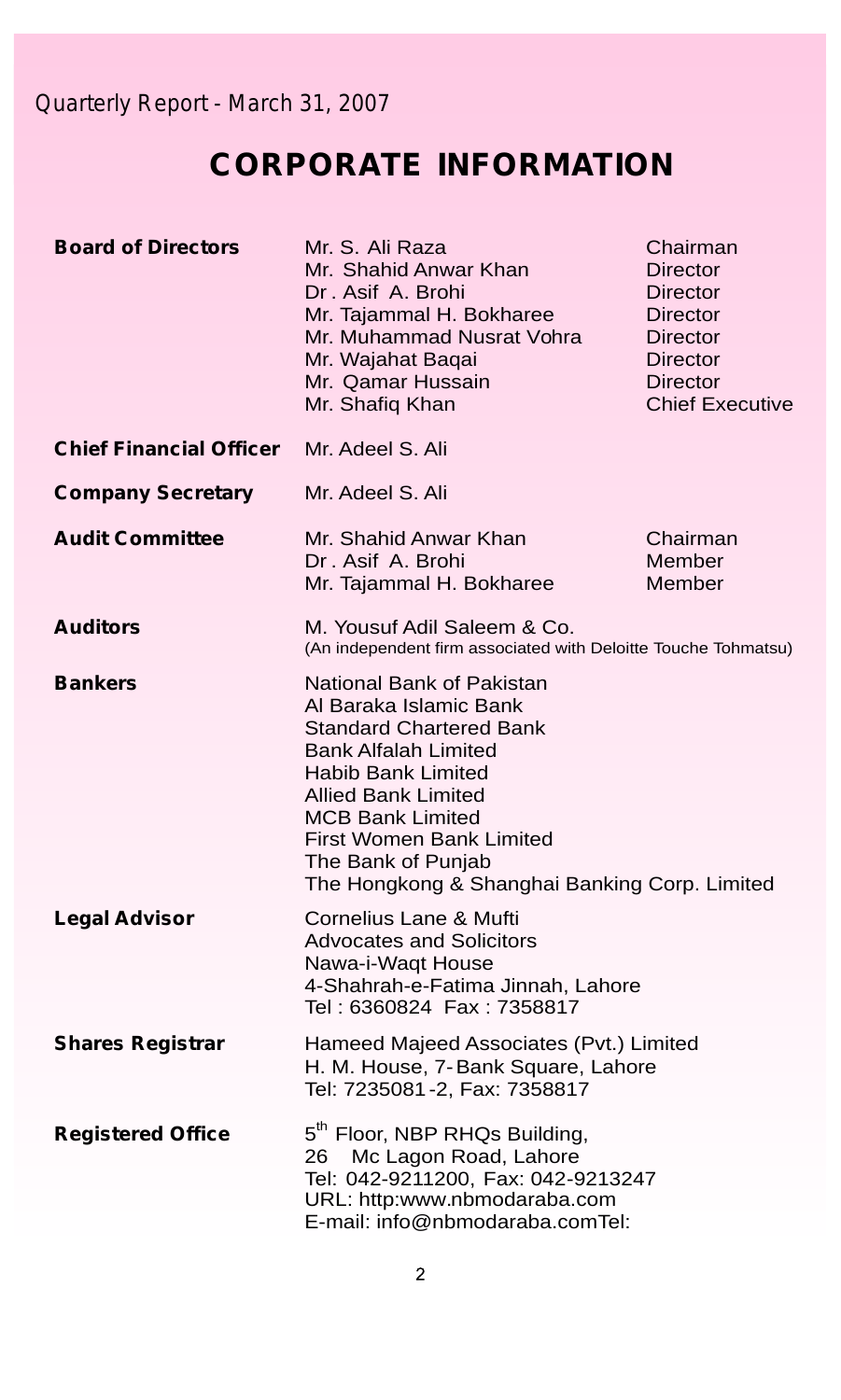## **DIRECTORS' REPORT**

On behalf of the Board of Directors of National Bank Modaraba Management Company Limited (NBMMCL), the management company of First National Bank Modaraba (FNBM), I am pleased to present the quarterly report, together with un-audited financial statements of FNBM for the quarter and nine months ended March 31, 2007.

During the quarter under review, FNBM, continuing the policy of steady growth, booked new leases. The balance sheet footing remained stable at Rs.2.039 billion. Despite the low appetite for credit in the market, the Modaraba has been successful in making disbursements of Rs. 102.749 million against lease financing in the said quarter compared to Rs. 200.450 million in the preceding quarter. The aggregate lease disbursements during the nine months ended March 31, 2005 were Rs. 336.833 million. While booking the new leases, the main emphasis remained on further diversification of the lease portfolio.

The Modaraba generated total income of Rs.159.610 million in the nine months under review as compared to Rs.116.395 million in the corresponding period last year. The Modaraba earned net profit of Rs. 32.034 million during the nine months ended March 31, 2007 as compared to Rs. 33.820 million in the full year ended June 30, 2006.

On the borrowing side, during the quarter under review, FNBM availed fresh financing facility of Rs.100 million from a foreign commercial bank as well as received fresh approvals from two Islamic Banks. FNBM is endeavoring to diversify its borrowing by way of issuance of its COMs and some progress has been made in this regard.

Finally, I would like to thank to the valued certificate holders for their patronage and consistent support in the prevailing challenging scenario. Besides, I extend my sincere gratitude to Registrar Modarabas, SECP and Modaraba Association of Pakistan for their continued guidance and support.

### **For and on behalf of the Board:**

Chief Executive Officer

**Shafiq Khan Lahore: April 24, 2007**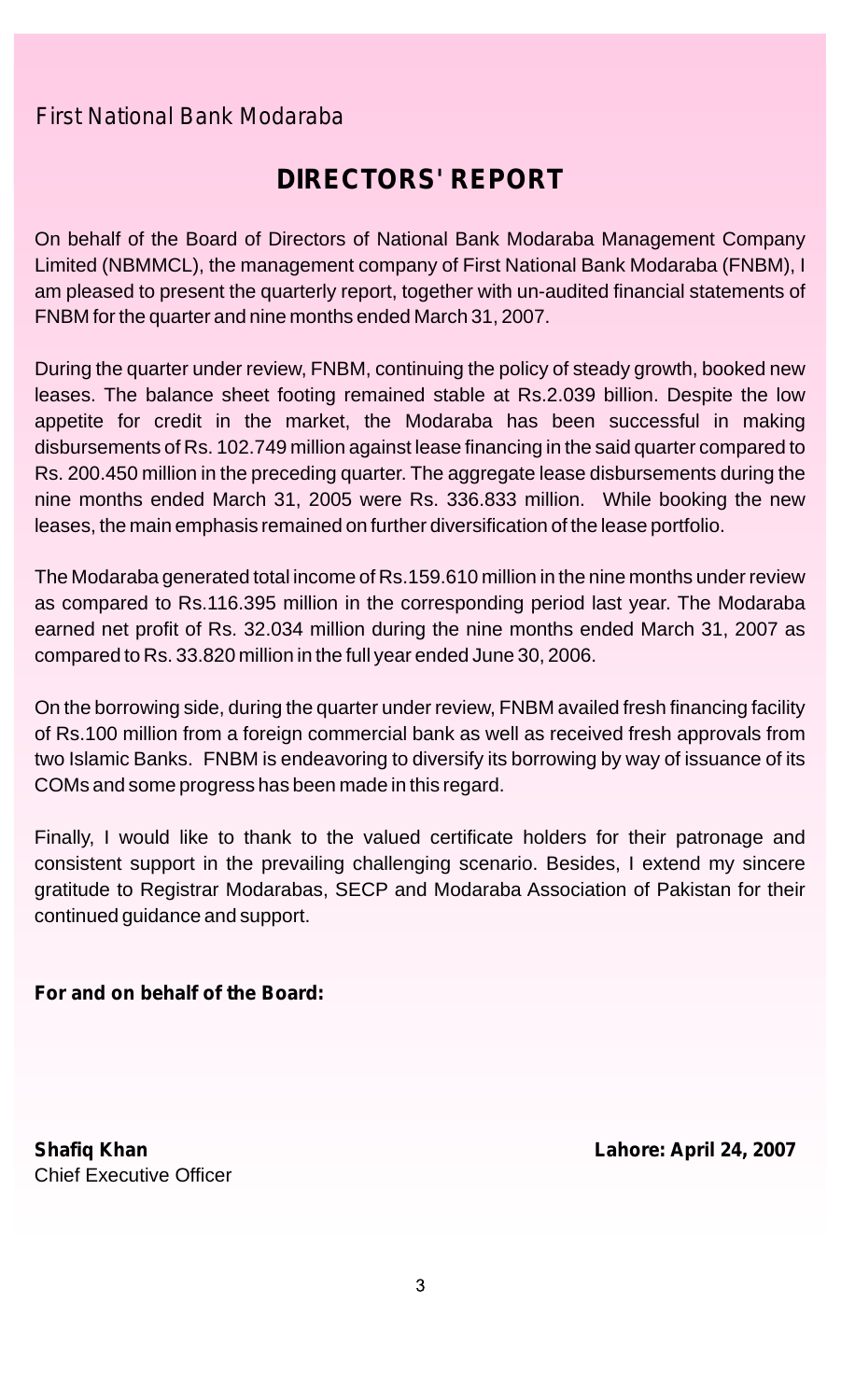## **BALANCE SHEET (UNAUDITED) AS AT MARCH 31, 2007**

|                                             |                | mar<br>2007   | <b>JULIC</b><br>2006 |
|---------------------------------------------|----------------|---------------|----------------------|
|                                             | <b>Note</b>    | <b>Rupees</b> | <b>Rupees</b>        |
| <b>ASSETS</b>                               |                |               |                      |
| <b>Current assets</b>                       |                |               |                      |
| Cash and bank balances                      |                | 9,149,500     | 13,476,172           |
| Advances, prepayments and other receivables |                | 108,238,699   | 142,226,518          |
| Short-term investments                      | 5              | 32,433,844    | 42,573,263           |
| Short-term morabaha investment              |                | 517,506,510   | 535,000,000          |
| Short-term musharaka investment             |                |               | 30,000,000           |
| Current portion of non-current assets       |                | 468,594,795   | 413,483,064          |
| <b>Non - current assets</b>                 |                | 1,135,923,348 | 1,176,759,017        |
| Net investment in ijarah                    | $6\phantom{1}$ | 885,764,830   | 837, 157, 393        |
| Long-term morabaha investment               |                | 12,500,000    | 25,518,638           |
| Long-term loans and deposits                |                | 841,915       | 810,583              |
| Deferred costs                              |                | 3,339,983     | 4,840,085            |
| <b>Fixed assets</b>                         | $\overline{7}$ | 875,001       | 1,274,756            |
|                                             |                | 903,321,729   | 869,601,455          |
| <b>Total Assets</b>                         |                | 2,039,245,077 | 2,046,360,472        |
| <b>LIABILITIES</b>                          |                |               |                      |
| <b>Current liabilities</b>                  |                |               |                      |
| Creditors, accrued and other liabilities    |                | 49,496,546    | 42,068,357           |
| Short-term finances                         | 8              | 472,450,519   | 506,544,207          |
| Certificates of Musharaka                   | 9              | 15,700,000    |                      |
| Current portion of long-term liabilities    |                | 550,127,009   | 291,720,326          |
|                                             |                | 1,087,774,074 | 840,332,890          |
| Long - term loans and deposits              |                |               |                      |
| Long-term security deposits                 |                | 148,561,846   | 118, 165, 132        |
| Long -term finances                         | 10             | 505,833,775   | 792,500,000          |
| <b>Total liabilities</b>                    |                | 1,742,169,695 | 1,750,998,022        |
| <b>NET ASSETS</b>                           |                | 297,075,382   | 295,362,450          |
| Represented by:                             |                |               |                      |
| <b>CAPITAL AND RESERVES</b>                 |                |               |                      |
| Certificate capital                         | 11             | 250,000,000   | 250,000,000          |
| Reserves                                    |                | 47,075,382    | 45,362,450           |
|                                             |                |               |                      |
| <b>CONTINGENCIES AND COMMITMENTS</b>        | 12             |               |                      |
|                                             |                | 297,075,382   | 295,362,450          |

**March 31 June 30**

*The annexed notes from 1 to 17 form an integral part of these financial statements*

| CHIEF EXECUTIVE        | DIRECTOR | DIRECTOR | CHIEF FINANCIAL OFFICER |
|------------------------|----------|----------|-------------------------|
| Lahore: April 24, 2007 |          |          |                         |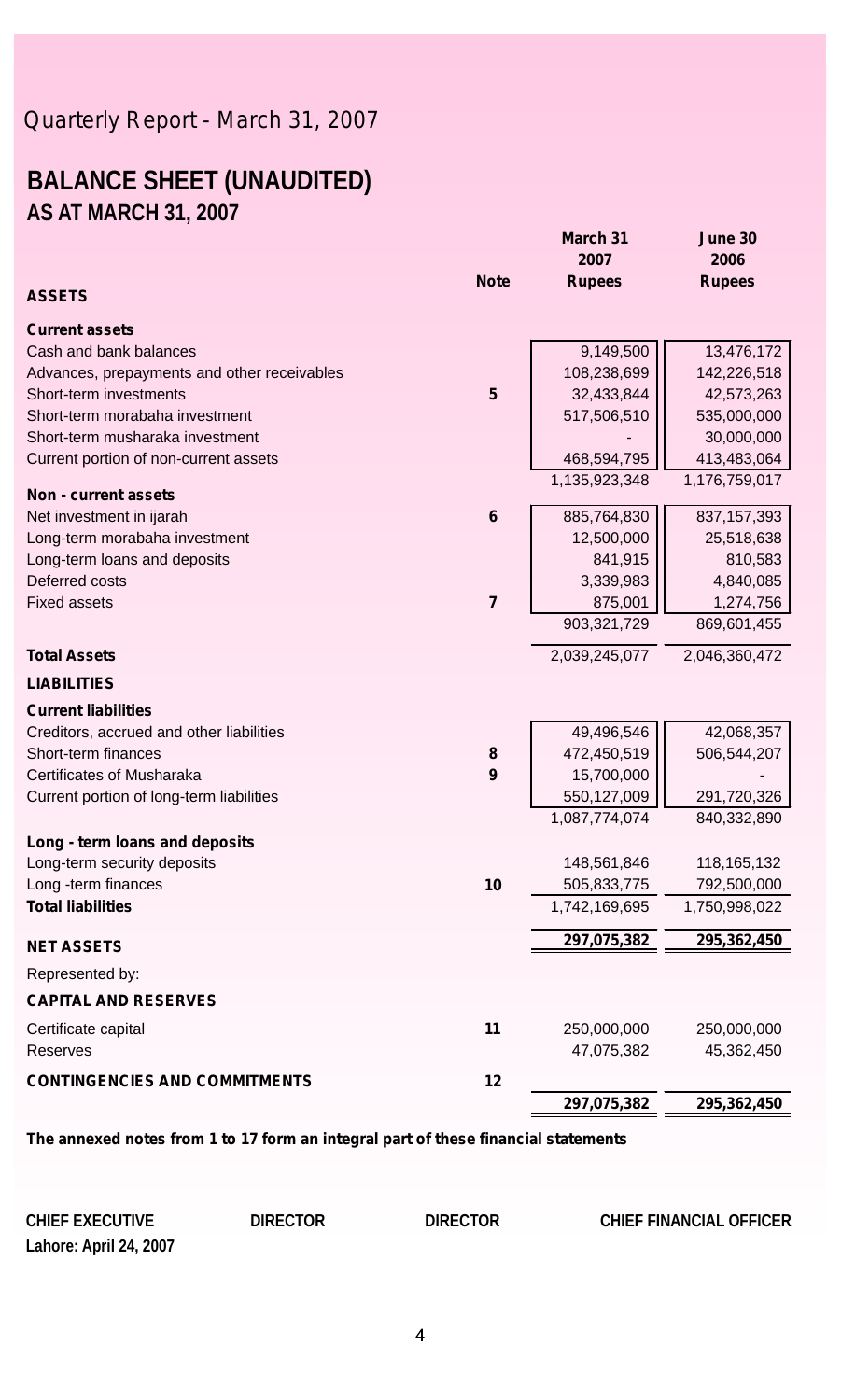### **PROFIT AND LOSS ACCOUNT (UNAUDITED) FOR THE PERIOD ENDED MARCH 31, 2007** ľ

|                                                               |             | <b>Nine Months ended</b> |             | <b>Quarter ended</b> |                 |
|---------------------------------------------------------------|-------------|--------------------------|-------------|----------------------|-----------------|
|                                                               |             | March 31                 | March 31    | March 31             | <b>March 31</b> |
|                                                               |             | 2007                     | 2006        | 2007                 | 2006            |
|                                                               | <b>Note</b> | Rupees                   |             | Rupees               |                 |
| <b>REVENUE</b>                                                |             |                          |             |                      |                 |
| Income from ijarah                                            |             | 105,151,668              | 69,044,450  | 37,304,571           | 25,876,879      |
| Profit on morabaha investment                                 |             | 49,387,819               | 31,405,206  | 16,658,077           | 12,449,855      |
| Profit on musharaka investment                                |             | 3,135,951                | 5,950,220   | 353,279              | 4,877,553       |
| Profit on bank deposits                                       |             | 66,684                   | 338,707     | 15,244               | 206,634         |
| Dividend income                                               |             | 1,743,405                | 2,730,150   | 520,000              | 981,250         |
| Gain on sale of short term investments                        |             | (156, 138)               | 6,675,355   | (482, 346)           | 2,131,900       |
| Other income                                                  |             | 280,871                  | 250,917     | 48,687               | 90,560          |
|                                                               |             | 159,610,260              | 116,395,005 | 54,417,512           | 46,614,631      |
| <b>EXPENDITURES</b>                                           |             |                          |             |                      |                 |
| Finance cost                                                  |             | 119,622,063              | 72,924,413  | 41,489,113           | 30,526,126      |
| Operating expenses                                            | 13          | 10,276,696               | 9,385,743   | 2,733,428            | 3,097,468       |
| Diminution in value of short-term investments                 |             | (2,323,021)              | 3,599,687   | (3,259,226)          | 2,454,568       |
|                                                               |             | 127,575,738              | 85,909,843  | 40,963,315           | 36,078,162      |
|                                                               |             | 32,034,522               | 30,485,162  | 13,454,197           | 10,536,469      |
| Modaraba Company's Management Fee                             |             | 3,203,452                | 3,048,516   | 1,345,420            | 1,053,647       |
| <b>PROFIT FOR THE PERIOD</b>                                  |             | 28,831,070               | 27,436,646  | 12,108,777           | 9,482,822       |
| Unappropriated profit brought forward                         |             | 41,000,881               | 16,650,274  | 29,378,715           | 31,013,333      |
| Profit available for appropriation                            |             | 69,831,951               | 44,086,920  | 41,487,492           | 40,496,155      |
| Appropriation:                                                |             |                          |             |                      |                 |
| Transfer to statutory reserve                                 |             | 5,766,214                | 5,487,329   | 2,421,755            | 1,896,564       |
| Final dividend @ Rs.1 per share                               |             |                          |             |                      |                 |
| related to year ended June 30, 2006                           |             | 25,000,000               |             |                      |                 |
| Unappropriated profit carried forward                         |             | 39,065,737               | 38,599,591  | 39,065,737           | 38,599,591      |
|                                                               |             |                          |             |                      |                 |
| <b>EARNINGS PER MODARABA CERTIFICATE</b><br>Basic and diluted |             | 1.15                     | 1.10        | 0.48                 | 0.38            |

*The annexed notes from 1 to 17 form an integral part of these financial statements*

**Lahore: April 24, 2007**

**CHIEF EXECUTIVE DIRECTOR DIRECTOR CHIEF FINANCIAL OFFICER**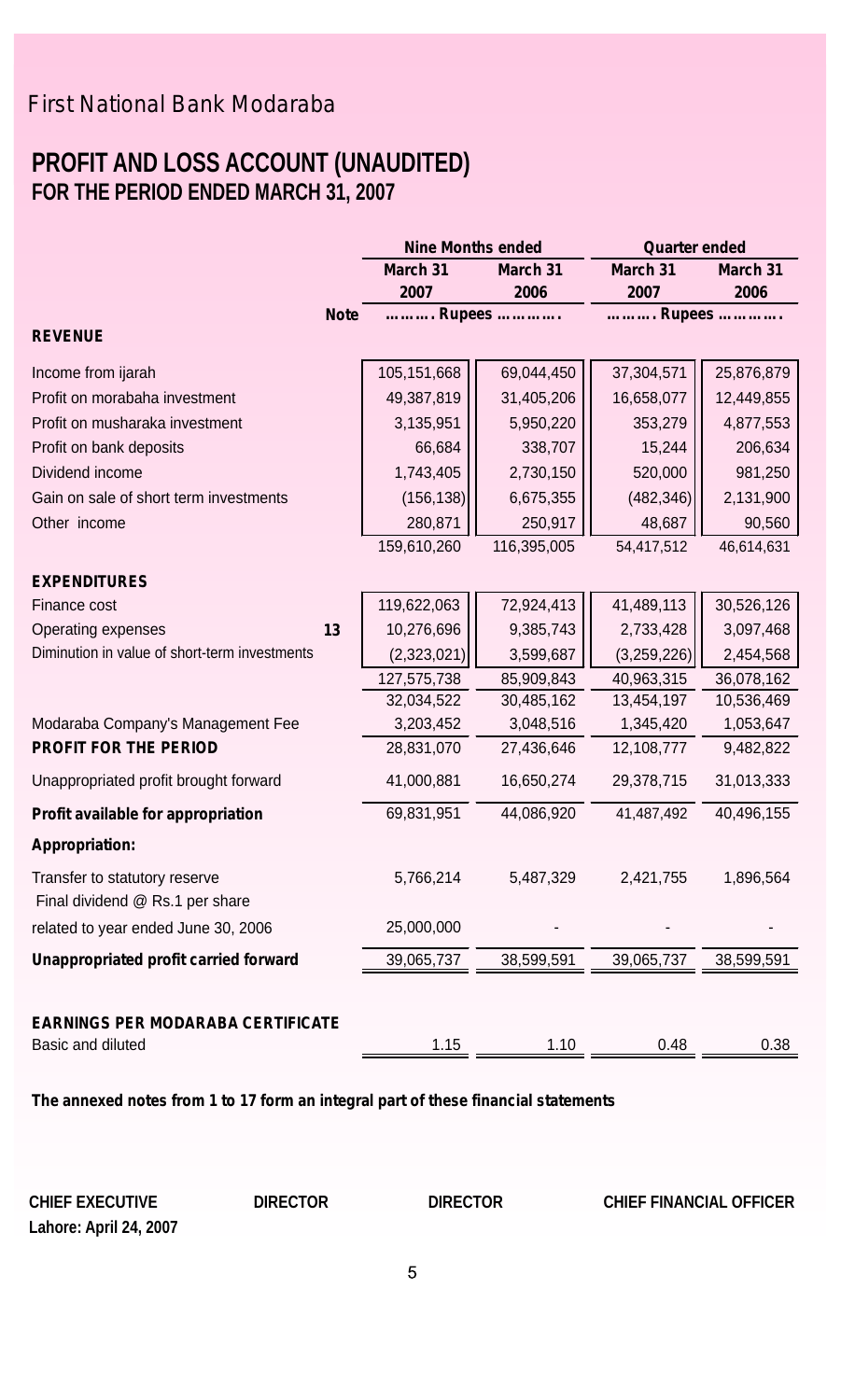### **CASH FLOW STATEMENT (UNAUDITED) FOR THE PERIOD ENDED MARCH 31, 2007**

|                                                         | March 31        | March 31        |  |
|---------------------------------------------------------|-----------------|-----------------|--|
|                                                         | 2007            | 2006            |  |
|                                                         | <b>Rupees</b>   | <b>Rupees</b>   |  |
| <b>CASH FLOWS FROM OPERATING ACTIVITIES</b>             |                 |                 |  |
| <b>Profit for the period</b>                            | 28,831,070      | 27,436,646      |  |
| <b>Adjustments for:</b>                                 |                 |                 |  |
| Depreciation / Amortization                             | 519,755         | 499,621         |  |
| Amortization of deferred costs                          | 1,500,102       | 1,491,840       |  |
| Diminution in value of short-term investments           | (2,323,021)     | 3,599,687       |  |
| Loss/ (Gain) on sale of short-term investments          | 156,138         | (6,675,355)     |  |
| Finance cost                                            | 119,622,063     | 72,924,413      |  |
| Profit on bank deposits                                 | (66, 684)       | (338, 707)      |  |
| Dividend income                                         | (1,743,405)     | (2,730,150)     |  |
|                                                         | 117,664,948     | 68,771,349      |  |
|                                                         | 146,496,018     | 96,207,995      |  |
| (Increase) / Decrease in operating assets               |                 |                 |  |
| Advances, prepayments and other receivables             | 34,865,242      | 25,909,851      |  |
| Short-term morabaha investment                          | 17,493,490      | (207,098,529)   |  |
| Short-term musharaka investment                         | 30,000,000      | (126,000,000)   |  |
| Investment in ijarah                                    | (136, 994, 949) | (327, 222, 071) |  |
| Security deposits from lessees                          | 40,636,731      | 34,678,164      |  |
| Long - term morabaha investment                         | 15,293,536      |                 |  |
| Long-term musharaka investment                          | 31,000,000      |                 |  |
| Increase / (Decrease) in operating liabilities          | 32,294,050      | (599, 732, 585) |  |
| Creditors, accrued and other liabilities                | (6,093,295)     | 3,446,037       |  |
| Cash generated from / (used in) operations              | 172,696,773     | (500, 078, 553) |  |
| Finance cost paid                                       | (106, 100, 579) | (63, 331, 317)  |  |
| Income taxes paid                                       | (252, 179)      | (374, 455)      |  |
| Dividend income received                                | 1,133,405       | 2,357,547       |  |
| Profit received on bank deposits                        | 51,440          | 259,970         |  |
| Net cash from / (used in) operating activities          | 67,528,860      | (561, 166, 808) |  |
| <b>CASH FLOWS FROM INVESTING ACTIVITIES</b>             |                 |                 |  |
|                                                         |                 |                 |  |
| Purchase of fixed assets                                | (120,000)       | (198, 100)      |  |
| Long-term loans and deposits                            | (30, 449)       | (585, 523)      |  |
| Short-term investments                                  | 10,188,164      | (6,041,174)     |  |
| Net cash from investing activities                      | 10,037,715      | (6,824,797)     |  |
| <b>CASH FLOWS FROM FINANCING ACTIVITIES</b>             |                 |                 |  |
| Long - term finances obtained                           | 175,000,000     | 400,000,000     |  |
| Repayment of long-term finances                         | (213,500,000)   | (110, 801, 712) |  |
| Increase in short-term finances                         | (34,093,247)    | 315,495,698     |  |
| Finance against certificates of musharaka               | 15,700,000      |                 |  |
| Dividend paid                                           | (25,000,000)    |                 |  |
| Net cash (used in) / from financing activities          | (81, 893, 247)  | 604,693,986     |  |
| NET (DECREASE) / INCREASE IN CASH AND CASH EQUIVALENTS  | (4,326,672)     | 36,702,381      |  |
| <b>CASH AND CASH EQUIVALENTS AT BEGINNING OF PERIOD</b> | 13,476,172      | 11,079,558      |  |
| <b>CASH AND CASH EQUIVALENTS AT END OF PERIOD</b>       | 9,149,500       | 47,781,939      |  |

*The annexed notes from 1 to 17 form an integral part of these financial statements*

**CHIEF EXECUTIVE DIRECTOR DIRECTOR CHIEF FINANCIAL OFFICER**

**Lahore: April 24, 2007**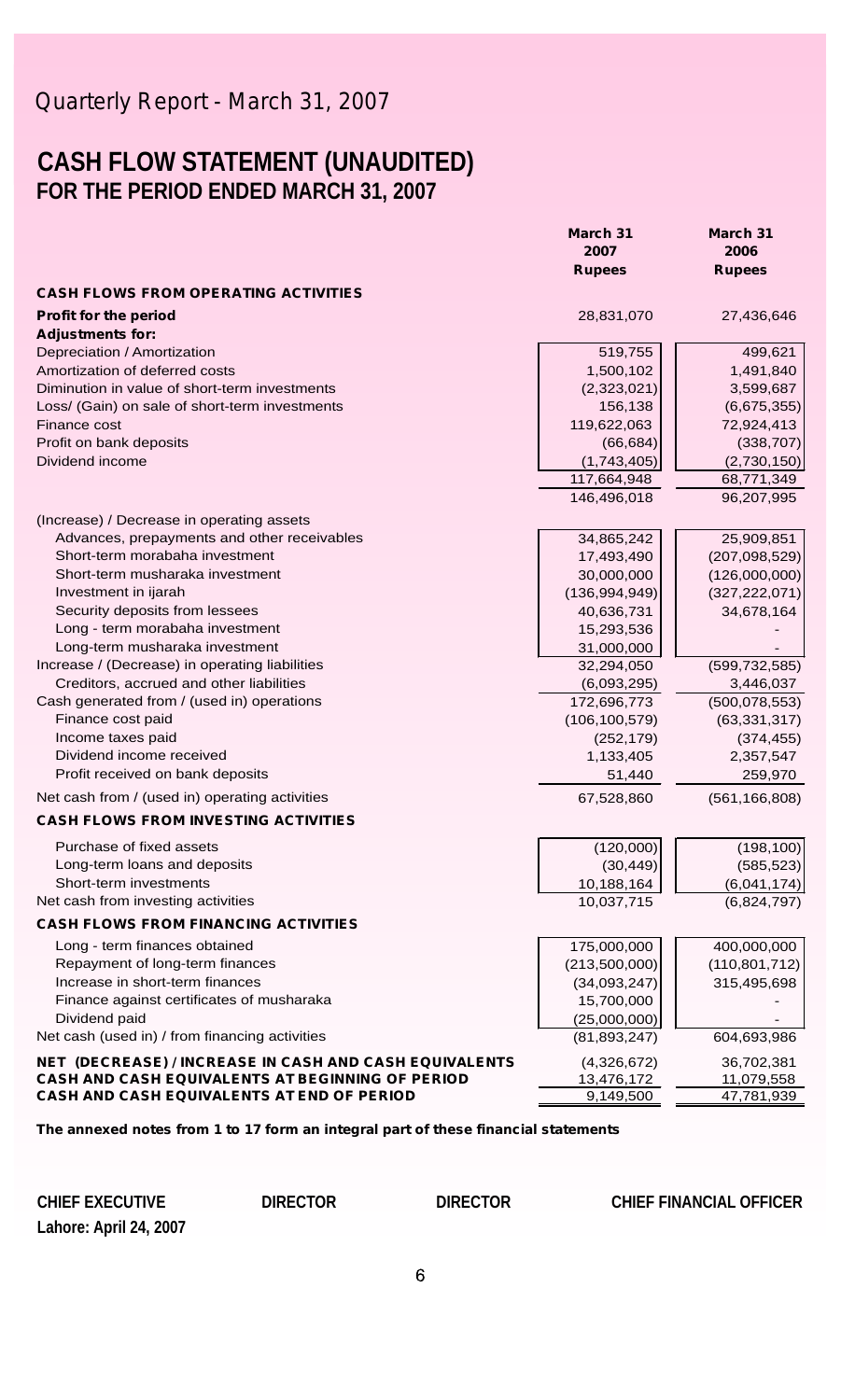### Half Yearly Report - December 31, 2006

### **CASH FLOW STATEMENT**

### FOR THE HALF YEAR ENDED DECEMBER 31, 2006

|                                                        | ресенрег эт<br>2006 | ресенноег эт<br>2005 |
|--------------------------------------------------------|---------------------|----------------------|
|                                                        | <b>Rupees</b>       | <b>Rupees</b>        |
| <b>CASH FLOWS FROM OPERATING ACTIVITIES</b>            |                     |                      |
| Profit for the period<br><b>Adjustments for:</b>       | 16,722,293          | 17,953,824           |
| Depreciation / Amortization                            | 358,717             | 326,331              |
| Amortization of deferred costs                         | 1,000,068           | 994,560              |
| Diminution in value of short-term investments          | 936,205             | 1,145,119            |
| Gain on sale of short-term investments                 | (326, 208)          | (4, 543, 455)        |
| Finance cost                                           | 78,132,949          | 42,398,287           |
| Profit on bank deposits                                | (51, 440)           | (132,073)            |
| Dividend income                                        | (1,223,405)         | (1,748,900)          |
|                                                        | 78,826,886          | 38,439,869           |
|                                                        | 95,549,179          | 56,393,693           |
| (Increase) / Decrease in operating assets              |                     |                      |
| Advances, prepayments and other receivables            | 37,402,992          | (8,399,447)          |
| Short-term morabaha investment                         | 96,243,490          | (197, 786, 039)      |
| Short-term musharaka investment                        | (7,010,000)         | (176,000,000)        |
| Investment in ijarah                                   | (138, 290, 904)     | (226, 221, 327)      |
| Security deposits from lessees                         | 32,832,565          | 23,977,179           |
| Long - term morabaha investment                        | 2,793,536           |                      |
| Long-term musharaka investment                         | 31,000,000          |                      |
| Increase / (Decrease) in operating liabilities         | 54,971,679          | (584, 429, 634)      |
| Creditors, accrued and other liabilities               | (2,611,879)         | 1,661,136            |
| Cash generated from / (used in) operations             | 147,908,979         | (526, 374, 805)      |
| Finance cost paid                                      | (77, 839, 267)      | (33, 726, 460)       |
| Income taxes paid                                      | (248, 732)          | (360, 944)           |
| Dividend income received                               | 1,133,405           | 1,784,797            |
| Profit received on bank deposits                       | 51,440              | 99,504               |
| Net cash from / (used in) operating activities         | 71,005,825          | (558, 577, 908)      |
| <b>CASH FLOWS FROM INVESTING ACTIVITIES</b>            |                     |                      |
| Purchase of fixed assets                               | (120,000)           | (157,600)            |
| Long-term loans and deposits                           | (104, 239)          | (201, 819)           |
| Short-term investments                                 | 3,364,672           | 8,857,663            |
| Net cash from investing activities                     | 3,140,433           | 8,498,244            |
| <b>CASH FLOWS FROM FINANCING ACTIVITIES</b>            |                     |                      |
| Long - term finances obtained                          | 75,000,000          | 300,000,000          |
| Repayment of long-term finances                        | (156,000,000)       |                      |
| Increase in short-term finances                        | 15,892,056          | 259,064,052          |
| Finance against certificates of musharaka              | 14,000,000          |                      |
| Dividend paid                                          | (25,000,000)        |                      |
| Net cash (used in) / from financing activities         | (76, 107, 944)      | 559,064,052          |
| NET (DECREASE) / INCREASE IN CASH AND CASH EQUIVALENTS | (1,961,686)         | 8,984,388            |
| CASH AND CASH EQUIVALENTS AT BEGINNING OF PERIOD       | 13,476,172          | 11,079,558           |
| <b>CASH AND CASH EQUIVALENTS AT END OF PERIOD</b>      | 11,514,486          | 20,063,946           |

The annexed notes from 1 to 16 form an integral part of these financial statements

#### **CHIEF EXECUTIVE**

**DIRECTOR** 

**DIRECTOR** 

#### **CHIEF FINANCIAL OFFICER**

 $-24$ 

 $\blacksquare$ 

Lahore: February 20, 2007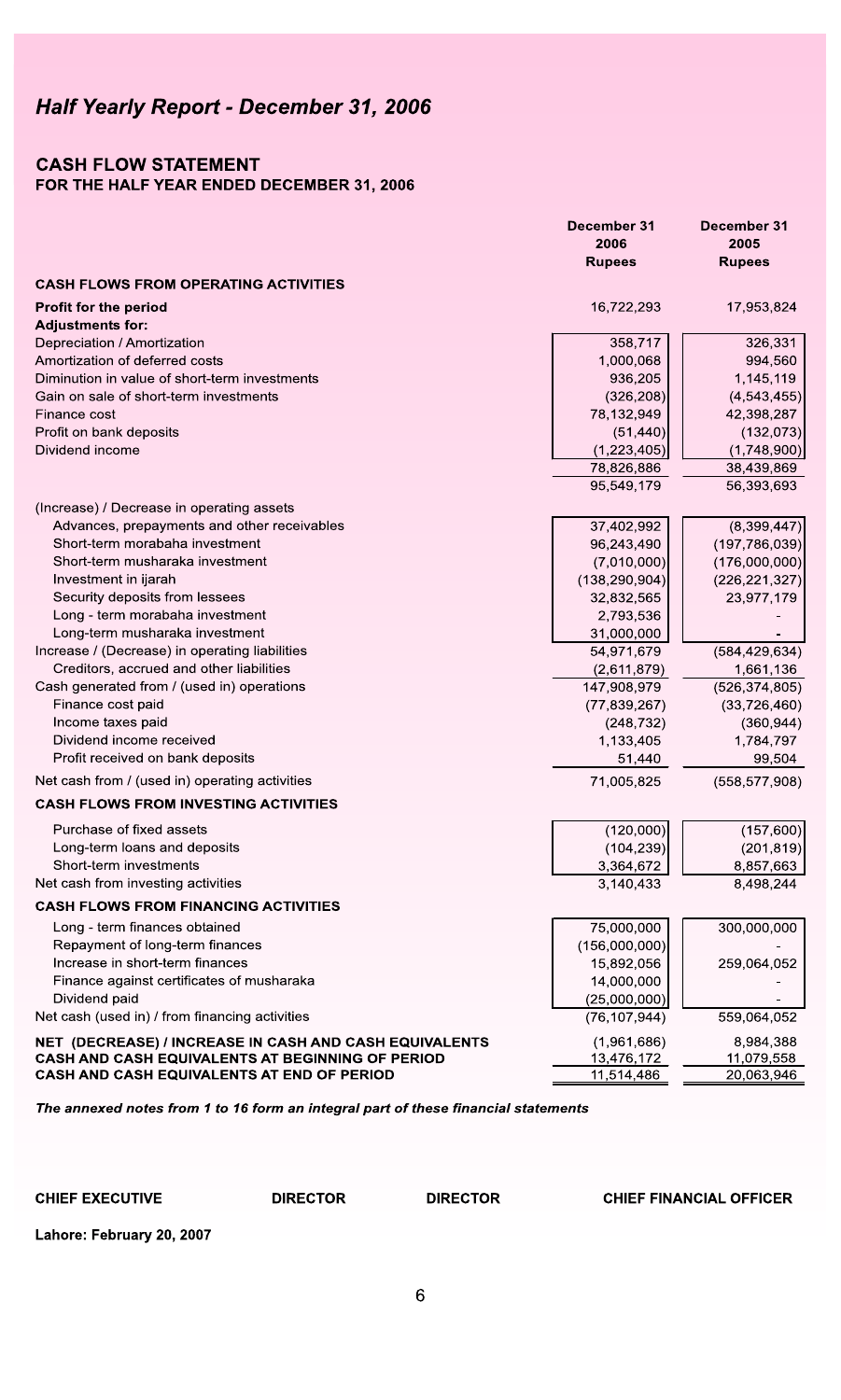### **STATEMENT OF CHANGES IN EQUITY (UNAUDITED) FOR THE PERIOD ENDED MARCH 31, 2007**

|                                                                                                                     | Certificate<br>capital | Capital /<br><b>Statutory reverse</b> | Net unrealised<br>gain / (loss) in<br>the value of<br>investments<br>available for sale | <b>Unappropriated</b><br>profits | <b>Total reserves</b> | <b>Total equity</b> |
|---------------------------------------------------------------------------------------------------------------------|------------------------|---------------------------------------|-----------------------------------------------------------------------------------------|----------------------------------|-----------------------|---------------------|
|                                                                                                                     |                        |                                       |                                                                                         |                                  |                       |                     |
| Balance as at June 30, 2005                                                                                         | 250,000,000            | 4,162,568                             | (5,790,287)                                                                             | 16,650,273                       | 15,022,554            | 265,022,554         |
| Profit for the period ended December 31, 2005                                                                       |                        |                                       |                                                                                         | 27,436,646                       | 27,436,646            | 27,436,646          |
| Transferred to statutory reserves                                                                                   |                        | 5,487,329                             |                                                                                         | (5,487,329)                      |                       |                     |
| Net unrealized gain on investments available for sale                                                               |                        |                                       | 8,052,374                                                                               |                                  | 8,052,374             | 8,052,374           |
| Balance as at March 31, 2006                                                                                        | 250,000,000            | 9,649,897                             | 2,262,087                                                                               | 38,599,590                       | 50,511,574            | 300,511,574         |
| Profit for the period ended June 30, 2006                                                                           |                        |                                       |                                                                                         | 3,001,614                        | 3,001,614             | 3,001,614           |
| Transferred to statutory reserves                                                                                   |                        | 600,323                               |                                                                                         | (600, 323)                       |                       |                     |
| Net unrealised loss on available for sale investments                                                               |                        | $\overline{a}$                        | (8, 150, 738)                                                                           |                                  | (8, 150, 738)         | (8, 150, 738)       |
| Balance as at June 30, 2006                                                                                         | 250,000,000            | 10,250,220                            | (5,888,651)                                                                             | 41,000,881                       | 45,362,450            | 295,362,450         |
| Profit for the period ended December 31, 2006                                                                       |                        |                                       | $\overline{\phantom{0}}$                                                                | 28,831,070                       | 28,831,070            | 28,831,070          |
| Transferred to statutory reserves                                                                                   |                        | 5,766,214                             |                                                                                         | (5,766,214)                      |                       |                     |
| Net unrealised loss on available for sale investments<br>Final dividend @ Rs.1 per share related to year ended June |                        |                                       | (2, 118, 138)                                                                           |                                  | (2, 118, 138)         | (2, 118, 138)       |
| 30, 2006                                                                                                            |                        |                                       |                                                                                         | (25,000,000)                     | (25,000,000)          | (25,000,000)        |
| Balance as at March 31, 2007                                                                                        | 250,000,000            | 16,016,434                            | (8,006,789)                                                                             | 39,065,737                       | 47,075,382            | 297,075,382         |

*The annexed notes from 1 to 17 form an integral part of these financial statements*

**Lahore: April 24, 2007**

**CHIEF EXECUTIVE DIRECTOR DIRECTOR CHIEF FINANCIAL OFFICER**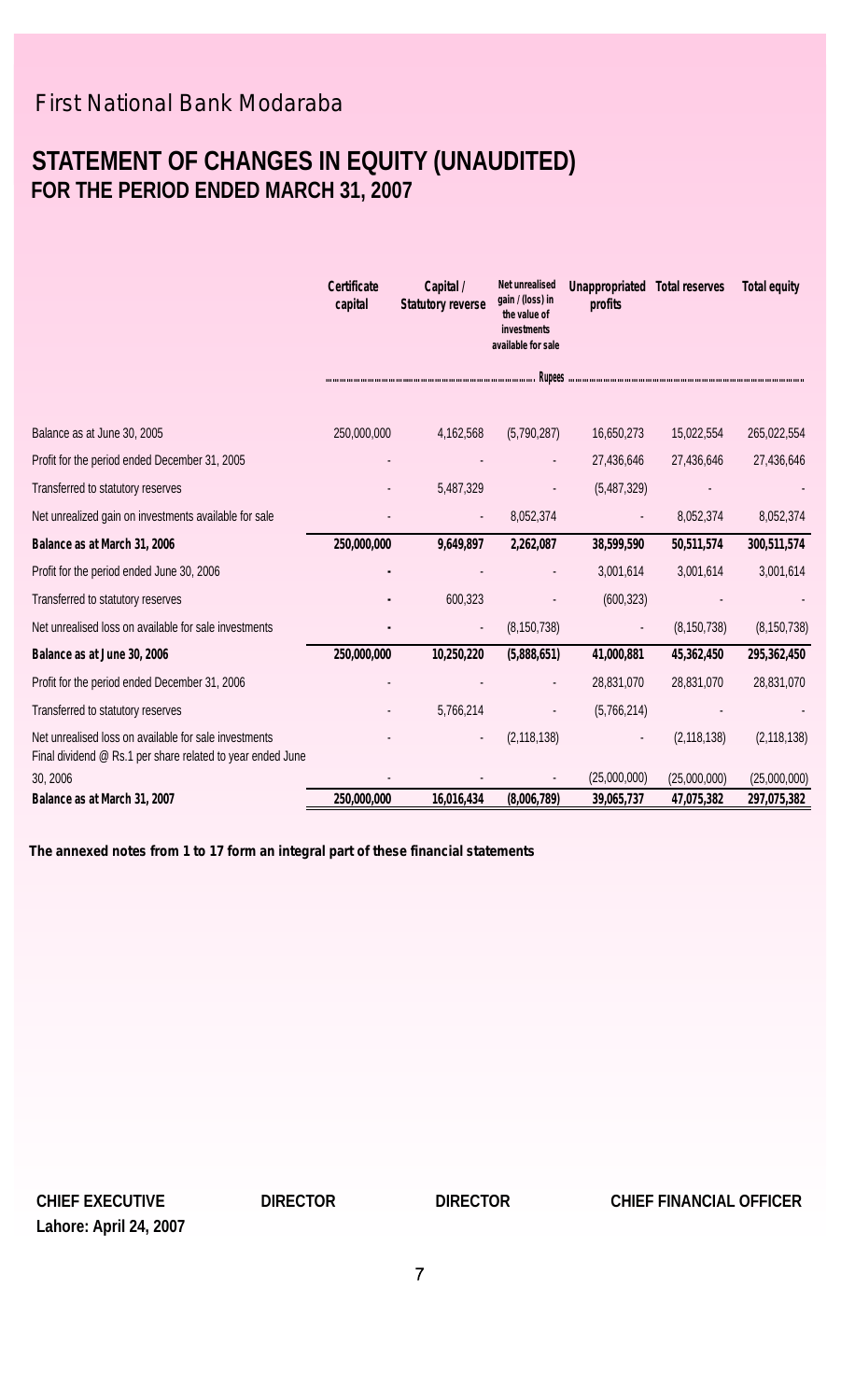### **NOTES TO THE ACCOUNTS (UNAUDITED) FOR THE PERIOD ENDED MARCH 31, 2007**

#### **1 STATUS AND ACTIVITIES**

First National Bank Modaraba ("the Modaraba") is a multi purpose, perpetual and multi dimensional modaraba formed under the Modaraba Companies and Modaraba (Floatation and Control) Ordinance, 1980 and rules framed there under and is managed by National Bank Modaraba Management Company Limited (a wholly owned subsidiary of National Bank of Pakistan), incorporated in Pakistan under the Companies Ordinance, 1984 and registered with Registrar of Modaraba Companies. The registered office of the Modaraba is situated at 5th floor, National Bank of Pakistan, Regional Headquarters Building, 26 - McLagon Road , Lahore. The Modaraba is listed on Karachi and Lahore stock exchanges. The Modaraba commenced its business operations on December 04, 2003.

The Modaraba is currently engaged in various islamic modes of financing and business including ijarah, musharaka and murabaha arrangements.

#### **2 BASIS OF PREPARATION**

These financial statements are unaudited and have been prepared in accordance with the directives issued by the Securities & Exchange Commission of Pakistan and are in compliance with the International Accounting Standard 34 "Interim Financial Reporting" and being submitted to certificate holders as required by Section 245 of the Companies Ordinance, 1984.

#### **3 ACCOUNTING POLICIES**

The accounting policies adopted for the preparation of these financial statements, are consistent with those applied in the preparation of the preceding annual published financial statements of the Modaraba for the year ended June 30, 2006.

#### **4 TAXATION**

The income of non-trading modarabas is exempt from income tax, provided not less than 90% of its profits are distributed to the certificate holders. The Modaraba intends to continue availing the tax exemption and hence no provision has been made in these financial statements for the tax liability for the nine months ended March 31, 2007.

| <b>SHORT-TERM INVESTMENTS</b> |     | March 31<br>2007<br><b>Rupees</b> | June 30<br>2006<br><b>Rupees</b> |
|-------------------------------|-----|-----------------------------------|----------------------------------|
| Held for trading              | 5.1 | 16.373.089                        | 19,644,370                       |
| Available for sale            | 5.2 | 16.060.755                        | 22.928.893                       |
|                               |     | 32.433.844                        | 42.573.263                       |

|     | <b>Particulars</b>                      |                  | No. of shares   |                  | Average cost<br>Fair market value |                  |                 |  |
|-----|-----------------------------------------|------------------|-----------------|------------------|-----------------------------------|------------------|-----------------|--|
|     |                                         | March 31<br>2007 | June 30<br>2006 | March 31<br>2007 | June 30<br>2006                   | March 31<br>2007 | June 30<br>2006 |  |
|     |                                         | .Numbers         |                 |                  |                                   |                  |                 |  |
| 5.1 | Investments held for trading - Quoted   |                  |                 |                  |                                   |                  |                 |  |
|     | <b>Commercial banks:</b>                |                  |                 |                  |                                   |                  |                 |  |
|     | National Bank of Pakistan               |                  | 10,000          | $\blacksquare$   | 2,348,547                         | ٠                | 2,158,000       |  |
|     | Ordinary shares of Rs. 10 each          |                  |                 |                  |                                   |                  |                 |  |
|     | The Bank of Punjab                      | 5,000            | 400             | 461,311          | 34,826                            | 434,500          | 33,160          |  |
|     | Ordinary shares of Rs. 10 each          |                  |                 |                  |                                   |                  |                 |  |
|     | <b>Bank Alfalah Limited</b>             | 20,832           | 46.666          | 1,015,012        | 2.842.108                         | 953,064          | 1,866,640       |  |
|     | Ordinary shares of Rs. 10 each          |                  |                 |                  |                                   |                  |                 |  |
|     | Askari Commercial Bank Limited          | ٠                | 10,000          | ٠                | 1,095,511                         |                  | 775,500         |  |
|     | Ordinary shares of Rs. 10 each          |                  |                 |                  |                                   |                  |                 |  |
|     | <b>PICIC Commercial Bank Limited</b>    | 15,500           | 20.000          | 613,994          | 811,103                           | 502,200          | 504,000         |  |
|     | Ordinary shares of Rs. 10 each          |                  |                 |                  |                                   |                  |                 |  |
|     | Pakistan Indust. Credit & Invest. Corp. | 15,500           | $\blacksquare$  | 1,022,393        | -                                 | 998,975          |                 |  |
|     | Ordinary shares of Rs. 10 each          |                  |                 |                  |                                   |                  |                 |  |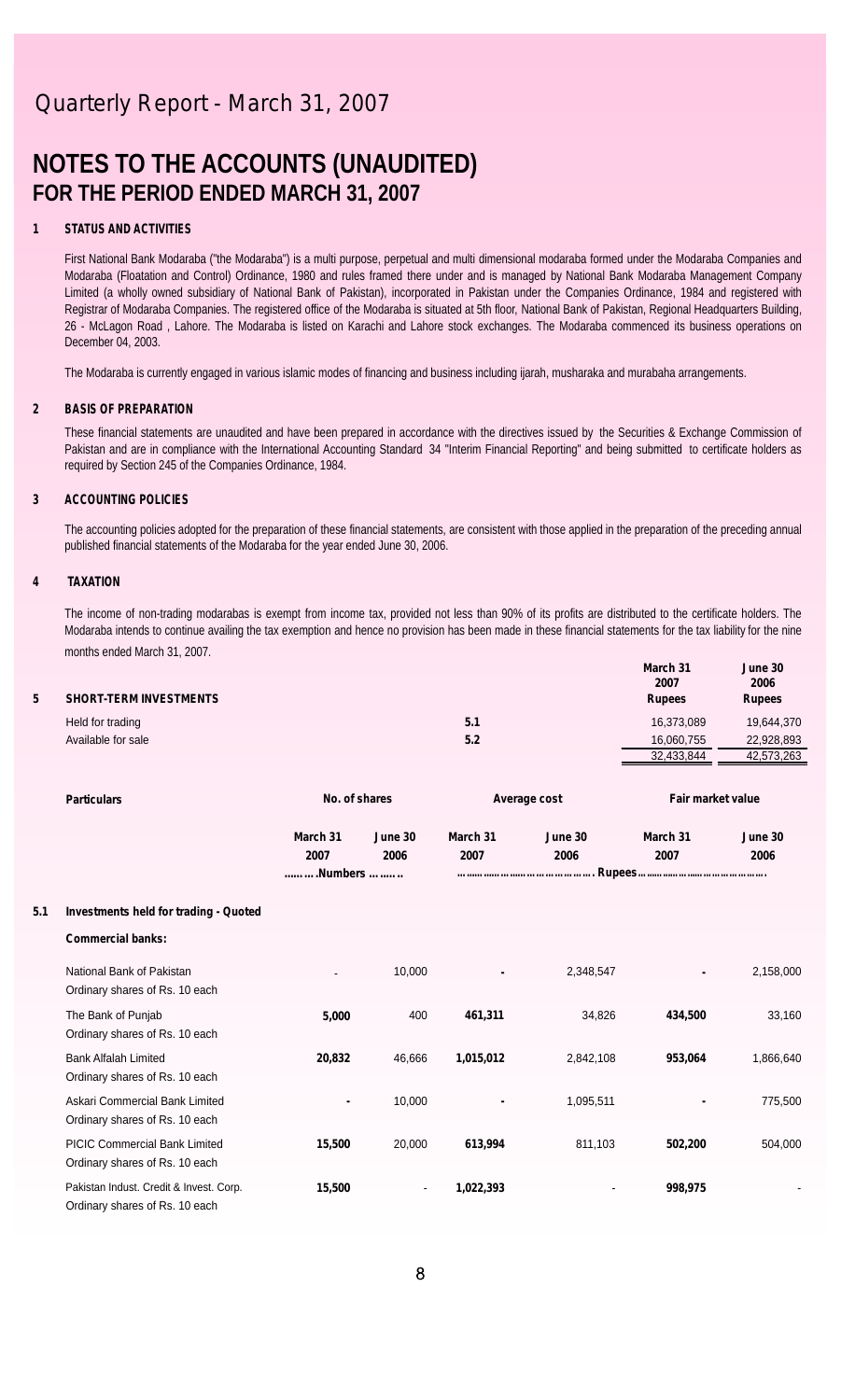|                                                                           |                  | No. of shares              |                  | Average cost    |                  | <b>Fair market value</b> |  |  |
|---------------------------------------------------------------------------|------------------|----------------------------|------------------|-----------------|------------------|--------------------------|--|--|
| <b>Particulars</b>                                                        | March 31<br>2007 | June 30<br>2006<br>Numbers | March 31<br>2007 | June 30<br>2006 | March 31<br>2007 | June 30<br>2006          |  |  |
| Cement:                                                                   |                  |                            |                  |                 |                  |                          |  |  |
| D.G. Khan Cement Company Limited<br>Ordinary shares of Rs. 10 each        | 16,000           | 10,000                     | 1,582,927        | 1,158,443       | 1,392,000        | 900,000                  |  |  |
| Fauji Cement Company Limited<br>Ordinary shares of Rs. 10 each            | 30,000           |                            | 539,289          |                 | 498,000          |                          |  |  |
| Maple Leaf Cement Factory Limited<br>Ordinary shares of Rs. 10 each       | 62,500           | 52,500                     | 2,500,486        | 2,278,941       | 1,137,500        | 1,344,000                |  |  |
| <b>Lucky Cement Limited</b><br>Ordinary shares of Rs. 10 each             | 15,000           | 10,000                     | 1,588,608        | 1,133,117       | 1,188,750        | 1,048,000                |  |  |
| <b>Chemicals:</b>                                                         |                  |                            |                  |                 |                  |                          |  |  |
| Nimir Industrial Chemical Limited<br>Ordinary shares of Rs. 10 each       | 10,000           | 50,000                     | 67,307           | 336,533         | 25,500           | 245,000                  |  |  |
| <b>Oil and Gas Companies</b>                                              |                  |                            |                  |                 |                  |                          |  |  |
| Pakistan State Oil<br>Ordinary shares of Rs. 10 each                      |                  | 10,000                     |                  | 3,871,162       |                  | 3,095,000                |  |  |
| Pakistan Oil Fields<br>Ordinary shares of Rs. 10 each                     | 6,000            |                            | 2,012,102        |                 | 1,926,000        |                          |  |  |
| Oil & Gas Development Company Limited<br>Ordinary shares of Rs. 10 each   | 7,500            |                            | 895,299          |                 | 891,000          |                          |  |  |
| <b>Textile Composite:</b>                                                 |                  |                            |                  |                 |                  |                          |  |  |
| Nishat Mills Limited<br>Ordinary shares of Rs. 10 each                    | 1,000            | 10,000                     | 117,410          | 1,438,144       | 100,600          | 1,048,000                |  |  |
| Chenab Limited<br>Ordinary shares of Rs. 10 each                          | 20,000           | 20,000                     | 472,872          | 472,872         | 196,000          | 291,000                  |  |  |
| Colony Mills Limited<br>Ordinary shares of Rs. 10 each                    | 102,500          |                            | 960,353          |                 | 779,000          |                          |  |  |
| <b>Mutual Funds:</b>                                                      |                  |                            |                  |                 |                  |                          |  |  |
| PICIC Growth Funds<br>Ordinary shares of Rs. 10 each                      | 50,000           | 20,000                     | 1,954,771        | 945,370         | 1,575,000        | 632,000                  |  |  |
| Refinery:                                                                 |                  |                            |                  |                 |                  |                          |  |  |
| <b>BOSICOR Pakistan Limited</b><br>Ordinary shares of Rs. 10 each         | 40,000           | 40,000                     | 1,318,631        | 1,318,631       | 494,000          | 866,000                  |  |  |
| Fertilizer:                                                               |                  |                            |                  |                 |                  |                          |  |  |
| Fauji Fertilizer Bin Qasim Limited<br>Ordinary shares of Rs. 10 each      | 60,000           | 30,000                     | 2,210,314        | 1,277,628       | 1,920,000        | 877,500                  |  |  |
| Fauji Fertilizer Company<br>Ordinary shares of Rs. 10 each                | 10,000           |                            | 1,077,213        |                 | 1,055,500        |                          |  |  |
| Insurance:                                                                |                  |                            |                  |                 |                  |                          |  |  |
| Adamjee Insurance Company Limited<br>Ordinary shares of Rs. 10 each       |                  | 29,100                     |                  | 4,396,726       |                  | 3,570,570                |  |  |
| <b>Power Generation and Distribution:</b>                                 |                  |                            |                  |                 |                  |                          |  |  |
| Karachi Electric Supply Corporation Ltd<br>Ordinary shares of Rs. 10 each | 10,000           | 50,000                     | 126,346          | 631,729         | 68,000           | 390,000                  |  |  |
| <b>Technology and Communication:</b>                                      |                  |                            |                  |                 |                  |                          |  |  |
| Pakistan Telecom. Company Ltd<br>Ordinary shares of Rs. 10 each           | 5,000            |                            | 260,452          |                 | 237,500          |                          |  |  |
| TOTAL                                                                     | 502,332          | 418,666                    | 20,797,090       | 26,391,391      | 16,373,089       | 19,644,370               |  |  |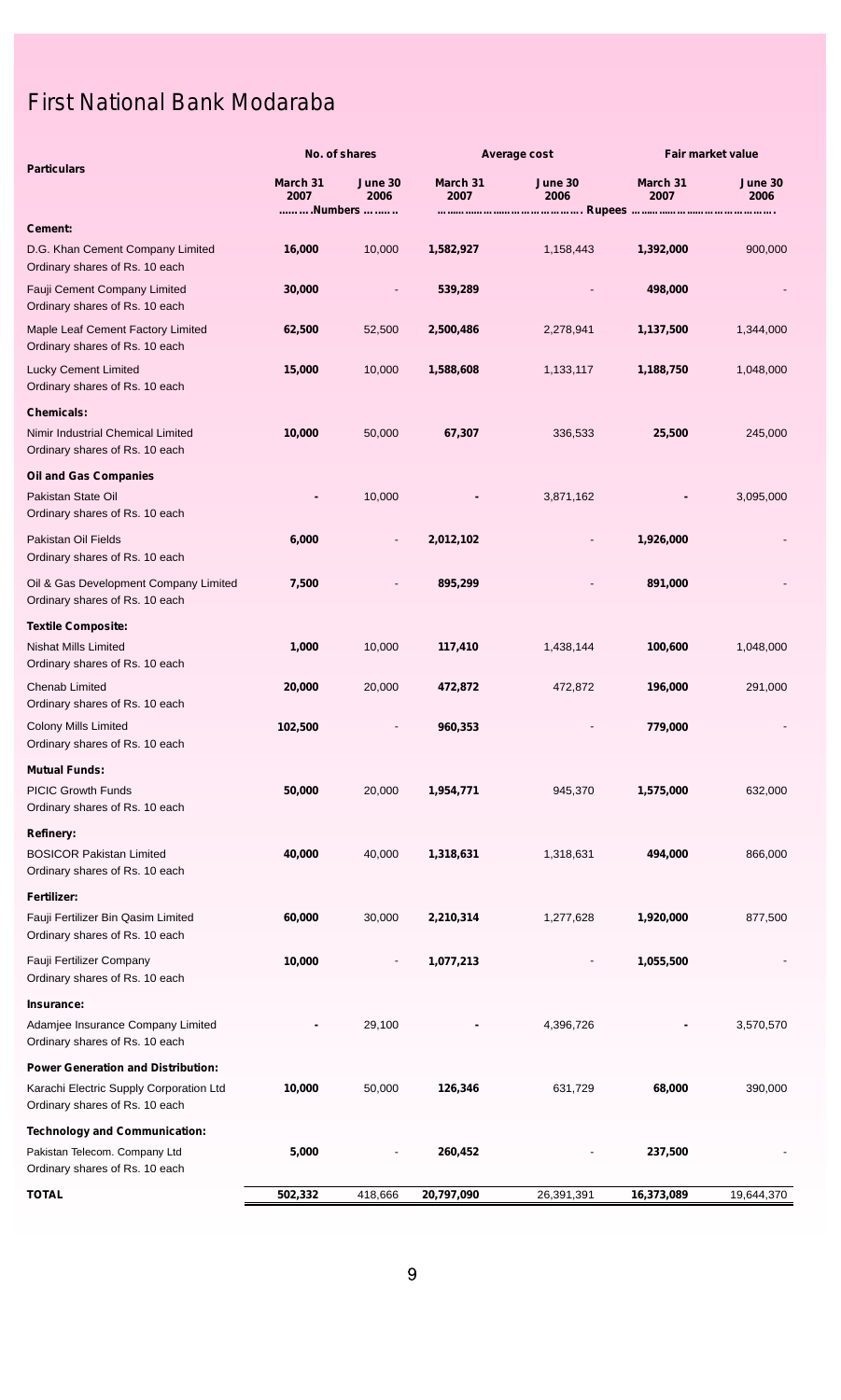|                         |                                                                   | March 31<br>2007<br>Numbers | June 30<br>2006 | March 31<br>2007 | June 30<br>2006 | March 31<br>2007                  | June 30<br>2006                  |
|-------------------------|-------------------------------------------------------------------|-----------------------------|-----------------|------------------|-----------------|-----------------------------------|----------------------------------|
| 5.2                     | Investments available for sale - Quoted                           |                             |                 |                  |                 |                                   |                                  |
|                         | <b>Mutual funds:</b>                                              |                             |                 |                  |                 |                                   |                                  |
|                         | ICP ABAMCO Composite Fund<br>Certificates of Rs. 10 each          | 300,000                     | 300,000         | 3,000,000        | 3,000,000       | 2,145,000                         | 2,550,000                        |
|                         | Pakistan Strategic Allocation Fund<br>Certificates of Rs. 10 each | 109,000                     | 109,000         | 1,090,000        | 1,090,000       | 921,050                           | 1,160,850                        |
|                         | PICIC Energy Fund<br>Certificates of Rs. 10 each                  | 498,000                     | 498,000         | 4,980,000        | 4,980,000       | 3,461,100                         | 4,233,000                        |
|                         | <b>Commercial Banks:</b>                                          |                             |                 |                  |                 |                                   |                                  |
|                         | Bank Islami Pakistan Limited<br>Ordinary shares of Rs. 10 each    | 100                         | 475,100         | 1,000            | 4,751,000       | 980                               | 5,938,750                        |
|                         | Cement:                                                           |                             |                 |                  |                 |                                   |                                  |
|                         | Dewan Hattar Cement Limited<br>Ordinary shares of Rs. 10 each     | 300,000                     | 300,000         | 5,654,810        | 5,654,810       | 2,925,000                         | 3,450,000                        |
|                         | Textile:                                                          |                             |                 |                  |                 |                                   |                                  |
|                         | Nishat Chunian Limited<br>Ordinary shares of Rs. 10 each          | 21,270                      | 21,270          | 2,082,178        | 2,082,178       | 797,625                           | 976,293                          |
|                         | <b>Power Generation:</b>                                          |                             |                 |                  |                 |                                   |                                  |
|                         | The Hub Power Company Limited<br>Ordinary shares of Rs. 10 each   | 200,000                     | 200,000         | 7,259,556        | 7,259,556       | 5,810,000                         | 4,620,000                        |
|                         | <b>TOTAL</b>                                                      | 1,428,370                   | 1,903,370       | 24,067,544       | 28,817,544      | 16,060,755                        | 22,928,893                       |
| 6                       | <b>NET INVESTMENT IN IJARAH</b>                                   |                             |                 |                  |                 | March 31<br>2007<br><b>Rupees</b> | June 30<br>2006<br><b>Rupees</b> |
|                         | Minimum ijarah rentals receivable                                 |                             |                 |                  |                 | 1,390,041,918                     | 1,300,929,724                    |
|                         | Residual value                                                    |                             |                 |                  |                 | 174,401,222                       | 130,805,330                      |
|                         | Gross investment in ijarah                                        |                             |                 |                  |                 | 1,564,443,140                     | 1,431,735,054                    |
|                         | Less: Unearned finance income                                     |                             |                 |                  |                 | 235,388,070                       | 239,674,933                      |
|                         | Net investment in ijarah                                          |                             |                 |                  |                 | 1,329,055,070                     | 1,192,060,121                    |
|                         | Less: Current portion of net investment in ijarah                 |                             |                 |                  |                 | 443,290,240<br>885,764,830        | 354,902,728<br>837, 157, 393     |
|                         |                                                                   |                             |                 |                  |                 |                                   |                                  |
| $\overline{\mathbf{r}}$ | <b>FIXED ASSETS - OWNED</b>                                       |                             |                 |                  |                 |                                   |                                  |
|                         | Written down value-at beginning of period/year                    |                             |                 |                  |                 | 1,274,756                         | 1,718,014                        |
|                         | Additions during the period/year<br>Tangible                      |                             |                 |                  |                 |                                   |                                  |
|                         | Computers and accessories                                         |                             |                 |                  |                 | $\overline{\phantom{a}}$          | 134,199                          |
|                         | Intangible                                                        |                             |                 |                  |                 |                                   |                                  |
|                         | Software and license fee                                          |                             |                 |                  |                 | 120,000<br>120,000                | 100,000<br>234,199               |
|                         | Less:                                                             |                             |                 |                  |                 |                                   |                                  |
|                         | Depreciation / amortization charged during the period/year        |                             |                 |                  |                 | 519,755                           | 677,457                          |

**8 SHORT-TERM FINANCES - SECURED**

This includes new facility availed during the period from a commercial bank having approved limit of Rs: 100 million. The facility is to be used to finance Modaraba's working capital requirements and is repayable within one year. The Profit is reset monthly and is payable quarterly which is calculated at the rate of one month KIBOR plus spread of 1.75 %. The facility is secured against hypothecation charge, to be upgraded to first pari passu, on all present and future assets of the Modaraba to an extent of Rs: 112 million. Terms and conditions of all other facilities remained unchanged from as disclosed in financial statements for the year ended June 30, 2006.

875,001 1,274,756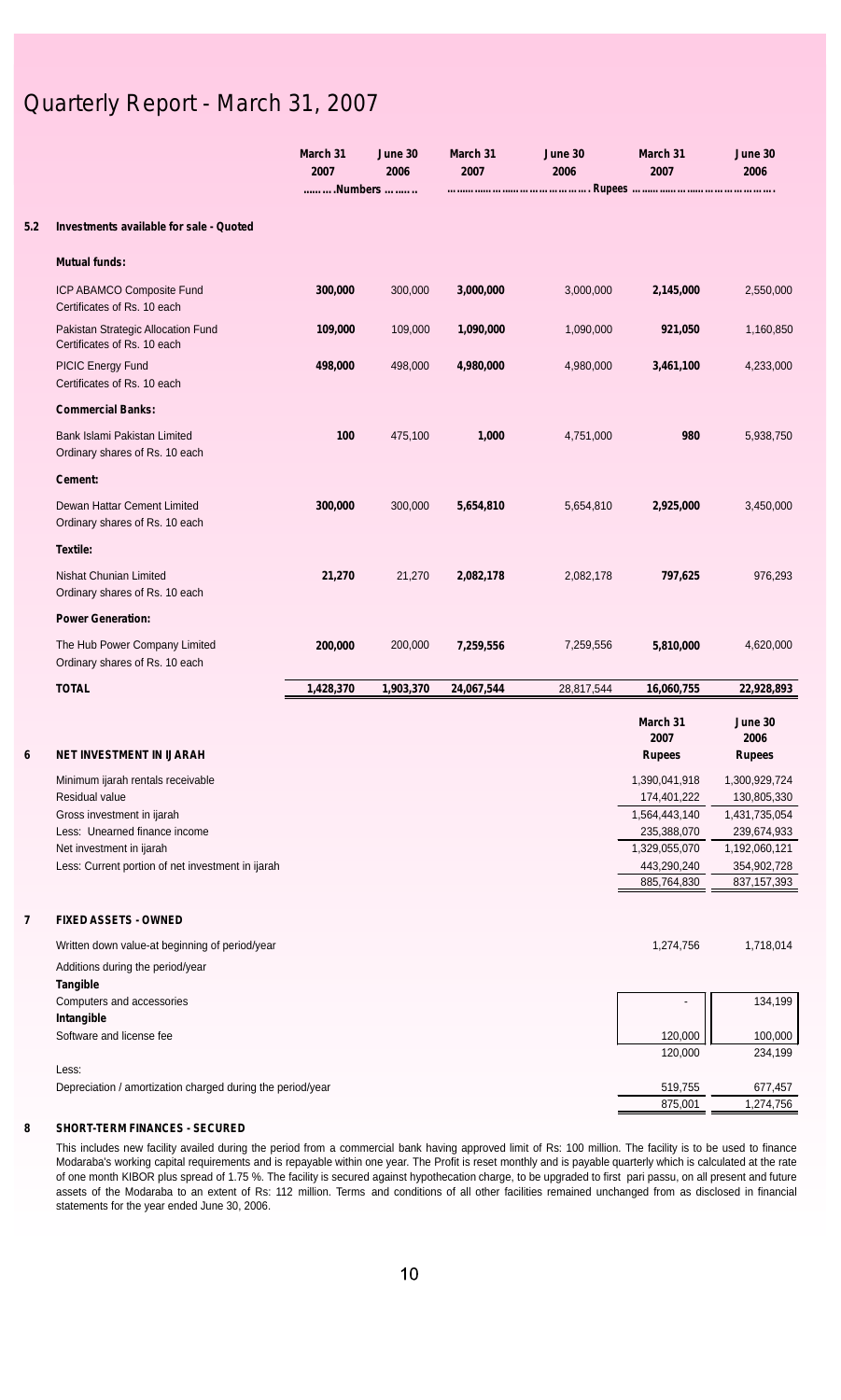#### **9 CERTIFICATES OF MUSHARAKA - UNSECURED**

During the period the modaraba has issued Certificates of Musharaka which are repayable within next twelve months.The estimated share of profit payable on quarterly basis on these certificates ranges from Rs 10.05% to 10.25% per annum.

| 10 | <b>LONG-TERM FINANCES - SECURED</b>  |      | March 31<br>2007<br><b>Rupees</b> | June 30<br>2006<br><b>Rupees</b> |
|----|--------------------------------------|------|-----------------------------------|----------------------------------|
|    | Finance under musharaka arrangements |      |                                   |                                  |
|    | From National Bank of Pakistan       |      | 141,666,667                       | 272,500,000                      |
|    | Finance under morabaha arrangements  |      |                                   |                                  |
|    | From other financial institutions    | 10.1 | 892,333,774                       | 800.000.000                      |
|    |                                      |      | 1,034,000,441                     | 1,072,500,000                    |
|    | Less: Current portion                |      | 528,166,666                       | 280.000.000                      |
|    |                                      |      | 505,833,775                       | 792.500.000                      |
|    |                                      |      |                                   |                                  |

10.1 This includes new facility availed during the period from a commercial bank having approved limit of Rs: 75 million.The facility is repayable within three years<br>% from the date of first withdrawl in six equal semi ann payable along with semi annual installments. The facility is secured against hypothecation charge, to be upgraded to first pari passu, on all present and future assets of the Modaraba to an extent of Rs: 93.813 million. Terms and conditions of all other facilities remain unchanged from as disclosed in financial statements for the year ended June 30, 2006.

#### **11 CERTIFICATE CAPITAL**

| Number of certificate           |            |                                                         |             |             |
|---------------------------------|------------|---------------------------------------------------------|-------------|-------------|
| 2006                            | 2005       |                                                         |             |             |
| Authorized:                     |            |                                                         |             |             |
| 60.000.000                      | 60.000.000 | Modaraba certificates of Rs.10 each.                    | 600,000,000 | 600,000,000 |
| Issued, subscribed and paid up: |            |                                                         |             |             |
| 25,000,000                      | 25,000,000 | Modaraba certificates of Rs.10 each fully paid in cash. | 250,000,000 | 250,000,000 |
|                                 |            |                                                         |             |             |

168,086,105

**11.1** 7,500,000(June 2006: 7,500,000) certificates are held by National Bank Modaraba Management Company Limited.

#### **12 CONTINGENCIES AND COMMITMENTS**

#### **Contingencies**

There was no change in the status of contingencies as stated in financial statements for the year ended June 30, 2006.

#### **Commitments**

Ijarah facilities approved but not disbursed 53,000,000

|    |                                         | Nine months ended |           | Quarter ended |           |
|----|-----------------------------------------|-------------------|-----------|---------------|-----------|
|    |                                         | March 31          | March 31  | March 31      | March 31  |
|    |                                         | 2007              | 2006      | 2007          | 2006      |
| 13 | <b>OPERATING EXPENSES</b>               | Rupees            |           | Rupees<br>    |           |
|    | Salaries, allowances and other benefits | 6,059,208         | 4,747,557 | 1,467,546     | 1,695,624 |
|    | Utility expenses                        | 366.000           | 365.500   | 123,000       | 121,500   |
|    | Communication expenses                  | 208.680           | 264,007   | 58,986        | 76,038    |
|    | Traveling and conveyance                | 69,751            | 223,559   | 62,906        | 83,244    |
|    | Vehicle running expenses                | 25,859            | 33,817    | 4,819         | 4,097     |
|    | Postage and stamps                      | 91,081            | 59,120    | 20,973        | 21,245    |
|    | Advertisement                           | 24,834            | 128,626   |               | 32,000    |
|    | Legal and professional charges          | 366,302           | 407.474   | 123,322       | 125,074   |
|    | Auditor's remuneration                  | 67.489            | 25.000    |               |           |
|    | Fee and subscription                    | 336,301           | 425,533   | 56,000        | 90,865    |
|    | Repairs and maintenance                 | 124,228           | 107,884   | 27,320        | 40,840    |
|    | Insurance                               | 116,185           | 146,181   | 29,217        | 38,828    |
|    | Stationery, printing and other expenses | 244.079           | 222,421   | 42,920        | 59,388    |
|    | Depreciation / amortization             | 519.755           | 499,621   | 161,038       | 173,290   |
|    | Amortization of deferred costs          | 1,500,102         | 1,491,840 | 500,034       | 497,281   |
|    | Central depository company charges      | 27,053            | 19,586    | 27,053        |           |
|    | Entertainment                           | 55,911            | 56,833    | 12,020        | 26,967    |
|    | Other sundry expenses                   | 37,036            | 52,575    | 16,274        | 11,187    |
|    | Zakat                                   | 36,842            | 108,609   |               |           |
|    |                                         | 10,276,696        | 9,385,743 | 2,733,428     | 3,097,468 |
|    |                                         |                   |           |               |           |